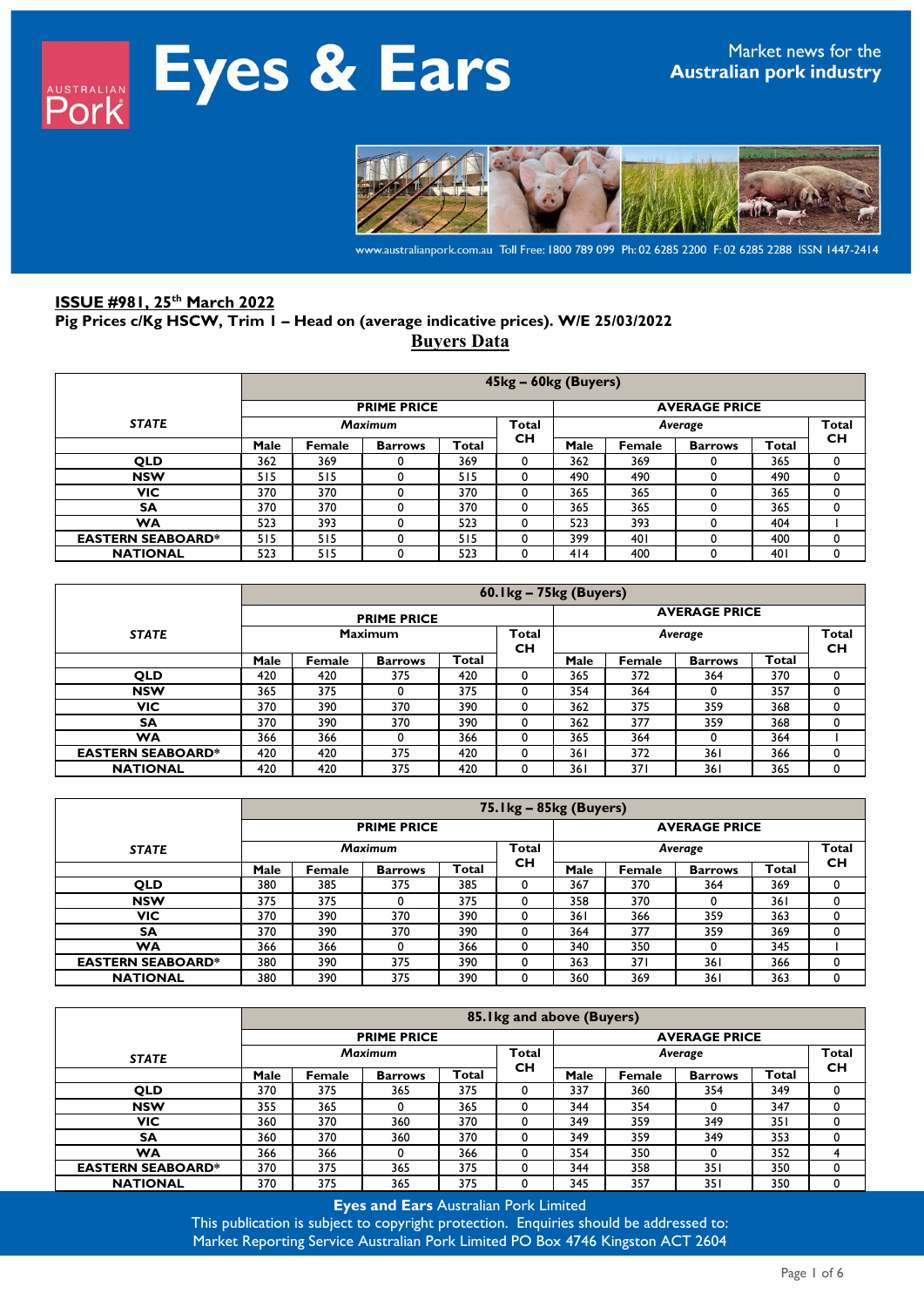## **Sellers Data**

|                          |      |                |                    |       | 45kg - 60kg (Sellers) |                         |        |                |       |           |  |  |
|--------------------------|------|----------------|--------------------|-------|-----------------------|-------------------------|--------|----------------|-------|-----------|--|--|
|                          |      |                | <b>PRIME PRICE</b> |       |                       | <b>AVERAGE PRICE</b>    |        |                |       |           |  |  |
| <b>STATE</b>             |      | <b>Maximum</b> |                    |       |                       | <b>Total</b><br>Average |        |                |       |           |  |  |
|                          | Male | Female         | <b>Barrows</b>     | Total | <b>CH</b>             | Male                    | Female | <b>Barrows</b> | Total | <b>CH</b> |  |  |
| <b>QLD</b>               | 482  | 497            |                    | 497   |                       | 431                     | 455    |                | 448   | 0         |  |  |
| <b>NSW</b>               | 0    | 369            |                    | 369   | 0                     | 0                       | 364    |                | 364   | 0         |  |  |
| <b>VIC</b>               | 0    |                |                    | 0     | 0                     | 0                       | 0      |                |       | 0         |  |  |
| <b>SA</b>                | 370  | 370            |                    | 370   | 0                     | 365                     | 365    |                | 365   | 0         |  |  |
| <b>WA</b>                | 523  | 393            |                    | 523   | 0                     | 523                     | 393    |                | 404   |           |  |  |
| <b>EASTERN SEABOARD*</b> | 482  | 497            |                    | 497   | ٠                     | 399                     | 396    |                | 393   | 0         |  |  |
| <b>NATIONAL</b>          | 523  | 497            |                    | 523   |                       | 423                     | 395    |                | 395   | 0         |  |  |

|                          |      |                |                    |       | 60.1kg - 75kg (Sellers) |                                         |        |                |       |           |  |
|--------------------------|------|----------------|--------------------|-------|-------------------------|-----------------------------------------|--------|----------------|-------|-----------|--|
|                          |      |                | <b>PRIME PRICE</b> |       |                         | <b>AVERAGE PRICE</b>                    |        |                |       |           |  |
| <b>STATE</b>             |      | <b>Maximum</b> |                    |       |                         | <b>Total</b><br><b>Total</b><br>Average |        |                |       |           |  |
|                          | Male | Female         | <b>Barrows</b>     | Total | <b>CH</b>               | Male                                    | Female | <b>Barrows</b> | Total | <b>CH</b> |  |
| <b>QLD</b>               | 375  | 458            | 380                | 458   | -0                      | 370                                     | 374    | 375            | 373   | - 1       |  |
| <b>NSW</b>               | 0    |                |                    |       |                         |                                         | 0      |                |       |           |  |
| VIC                      | 0    |                |                    |       |                         |                                         |        |                |       |           |  |
| <b>SA</b>                | 370  | 406            | 406                | 406   |                         | 365                                     | 397    | 406            | 392   |           |  |
| WA                       | 366  | 366            |                    | 366   |                         | 365                                     | 364    |                | 364   |           |  |
| <b>EASTERN SEABOARD*</b> | 375  | 458            | 380                | 458   | 0                       | 368                                     | 385    | 390            | 382   | - 1       |  |
| <b>NATIONAL</b>          | 375  | 458            | 406                | 458   |                         | 367                                     | 381    | 390            | 379   |           |  |

|                          |      |                |                    |              | $75.1$ kg – $85$ kg (Sellers) |                                                      |        |                |       |     |  |
|--------------------------|------|----------------|--------------------|--------------|-------------------------------|------------------------------------------------------|--------|----------------|-------|-----|--|
|                          |      |                | <b>PRIME PRICE</b> |              |                               | <b>AVERAGE PRICE</b>                                 |        |                |       |     |  |
| <b>STATE</b>             |      | <b>Maximum</b> |                    |              |                               | <b>Total</b><br><b>Total</b><br>Average<br><b>CH</b> |        |                |       |     |  |
|                          | Male | <b>Female</b>  | <b>Barrows</b>     | <b>Total</b> | <b>CH</b>                     | Male                                                 | Female | <b>Barrows</b> | Total |     |  |
| <b>QLD</b>               | 390  | 40 I           | 380                | 40 I         | -6                            | 388                                                  | 396    | 375            | 390   |     |  |
| <b>NSW</b>               | 400  | 400            | 375                | 400          |                               | 373                                                  | 391    | 371            | 382   |     |  |
| VIC                      | 370  | 390            | 380                | 390          |                               | 360                                                  | 382    | 370            | 372   | - 1 |  |
| <b>SA</b>                | 404  | 402            | 404                | 404          |                               | 403                                                  | 399    | 402            | 401   |     |  |
| <b>WA</b>                | 366  | 366            |                    | 366          |                               | 340                                                  | 350    |                | 345   |     |  |
| <b>EASTERN SEABOARD*</b> | 400  | 40             | 380                | 40 I         | -6                            | 383                                                  | 393    | 380            | 388   |     |  |
| <b>NATIONAL</b>          | 404  | 402            | 404                | 404          | -3                            | 378                                                  | 388    | 380            | 383   |     |  |

|                          |      |               |                    |       | 85. I kg and above (Sellers) |                      |               |                |              |           |  |
|--------------------------|------|---------------|--------------------|-------|------------------------------|----------------------|---------------|----------------|--------------|-----------|--|
|                          |      |               | <b>PRIME PRICE</b> |       |                              | <b>AVERAGE PRICE</b> |               |                |              |           |  |
| <b>STATE</b>             |      |               | <b>Maximum</b>     |       | <b>Total</b>                 | Average<br>Total     |               |                |              |           |  |
|                          | Male | <b>Female</b> | <b>Barrows</b>     | Total | <b>CH</b>                    | Male                 | <b>Female</b> | <b>Barrows</b> | <b>Total</b> | <b>CH</b> |  |
| <b>QLD</b>               | 373  | 365           |                    | 373   | -7                           | 366                  | 365           |                | 365          | $-2$      |  |
| <b>NSW</b>               | 399  | 370           |                    | 399   | 24                           | 395                  | 368           |                | 381          | 10        |  |
| <b>VIC</b>               | 370  | 390           | 380                | 390   |                              | 325                  | 361           | 370            | 358          | - 1       |  |
| <b>SA</b>                | 394  | 394           |                    | 394   |                              | 392                  | 392           |                | 392          | 0         |  |
| WA                       | 366  | 366           |                    | 366   |                              | 354                  | 350           |                | 352          |           |  |
| <b>EASTERN SEABOARD*</b> | 399  | 390           | 380                | 399   | a                            | 374                  | 372           | 370            | 375          |           |  |
| <b>NATIONAL</b>          | 399  | 394           | 380                | 399   |                              | 372                  | 370           | 370            | 373          |           |  |

|                          |       |                                            | <b>Backfatter Sows (Buyers)</b> |              |                          | <b>Backfatter Sows (Sellers)</b> |                      |         |           |  |
|--------------------------|-------|--------------------------------------------|---------------------------------|--------------|--------------------------|----------------------------------|----------------------|---------|-----------|--|
| <b>STATE</b>             |       | <b>AVERAGE PRICE</b><br><b>PRIME PRICE</b> |                                 | <b>STATE</b> | <b>PRIME PRICE</b>       |                                  | <b>AVERAGE PRICE</b> |         |           |  |
|                          |       | <b>Maximum</b>                             |                                 | Average      |                          | <b>Maximum</b>                   |                      | Average |           |  |
|                          | Total | <b>CH</b>                                  | Total                           | <b>CH</b>    |                          | Total                            | CH                   | Total   | <b>CH</b> |  |
| <b>OLD</b>               |       | 0                                          | 285                             | 0            | <b>OLD</b>               | 0                                |                      | 291     | 0         |  |
| <b>NSW</b>               |       |                                            | 215                             | 0            | <b>NSW</b>               | 0                                |                      | 230     | 230       |  |
| <b>VIC</b>               |       |                                            | 170                             | 0            | <b>VIC</b>               | 0                                |                      | 202     | 0         |  |
| <b>SA</b>                |       |                                            | 170                             | 0            | <b>SA</b>                | 0                                |                      | 270     | 0         |  |
| <b>WA</b>                |       |                                            | 209                             | $-7$         | <b>WA</b>                | 0                                |                      | 209     | $-7$      |  |
| <b>EASTERN SEABOARD*</b> |       |                                            | 216                             | 0            | <b>EASTERN SEABOARD*</b> | 0                                |                      | 253     | -10       |  |
| <b>NATIONAL</b>          |       |                                            | 215                             | - 1          | <b>NATIONAL</b>          | 0                                |                      | 248     | -7        |  |

**Eyes and Ears** Australian Pork Limited This publication is subject to copyright protection. Enquiries should be addressed to: Market Reporting Service Australian Pork Limited PO Box 4746 Kingston ACT 2604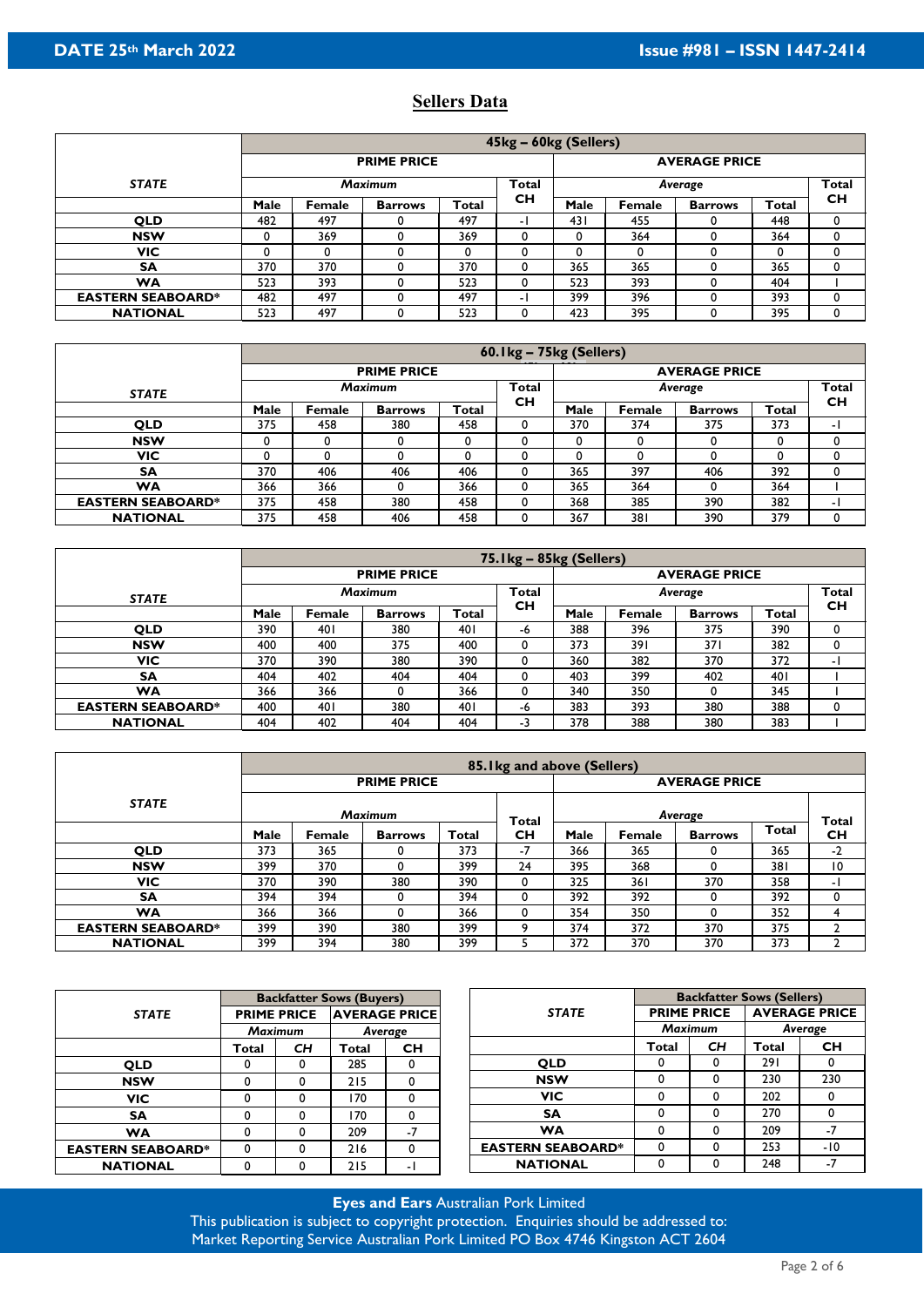*CH: Denotes change from previous week. \*Eastern Seaboard: Includes QLD, NSW, VIC & SA states only.*

| <b>SALEYARD PRICES</b> |     |                      |     |     |                     |     |                     |    |
|------------------------|-----|----------------------|-----|-----|---------------------|-----|---------------------|----|
| (Buvers)               |     | <b>Baconer price</b> |     |     | <b>Porker Price</b> |     | <b>Numbers Sold</b> |    |
| Source                 | W   | тw                   | CН  | LW  | тw                  | CН  | LW                  | тw |
| Toowoomba (QLD)        | N/A | 344                  | 344 | N/A | 347                 | 347 | N/A                 | 50 |

*CH: Denotes change from previous week. N/A: Denotes no data provided.* 

**Pork Wholesale Prices (ESB c/Kg)** *(Source: APL Market Reporting TW: This Week | LW: Last Week | MAT: Moving Annual Total)* 

| 25/03/2022 |         | <b>CARCASS</b>       |                |                                                    | <b>BROKEN SALES</b>                                 |                                     |              |                  |
|------------|---------|----------------------|----------------|----------------------------------------------------|-----------------------------------------------------|-------------------------------------|--------------|------------------|
|            | Pork    | Bacon                | Legs           | Legs<br>Ham Trim                                   | Saddles                                             | Loin                                | Forequarters | <b>Bellies</b>   |
| <b>TW</b>  | 599     | 558                  | 454            | 568                                                | 996                                                 | 900                                 | 414          | 1191             |
| LW         | 599     | 558                  | 454            | 568                                                | 996                                                 | 904                                 | 414          | 1186             |
| <b>MAT</b> | 574     | 542                  | 454            | 546                                                | 939                                                 | 819                                 | 423          | 1033             |
| 25/03/2022 |         |                      |                |                                                    | <b>CARTON SALES</b>                                 |                                     |              |                  |
|            | US Ribs | <b>Boneless Legs</b> | <b>Fillets</b> | <b>Boneless</b><br>Middles $-1$<br>$8 - 13$ mm fat | <b>Boneless Middles</b><br>$-2$<br>$13 - 20$ mm fat | <b>Boneless</b><br><b>Shoulders</b> | Pork Neck    | $Trim -$<br>90CL |
| <b>TW</b>  | 1328    | 756                  | 1064           | 1113                                               | 1300                                                | 658                                 | 886          | 652              |
| LW         | 1321    | 75 I                 | 1064           | 1113                                               | 1300                                                | 658                                 | 886          | 652              |
| <b>MAT</b> | 1316    | 710                  | 1024           | 1037                                               | 996                                                 | 633                                 | 842          | 618              |



# **Eyes and Ears** Australian Pork Limited

This publication is subject to copyright protection. Enquiries should be addressed to: Market Reporting Service Australian Pork Limited PO Box 4746 Kingston ACT 2604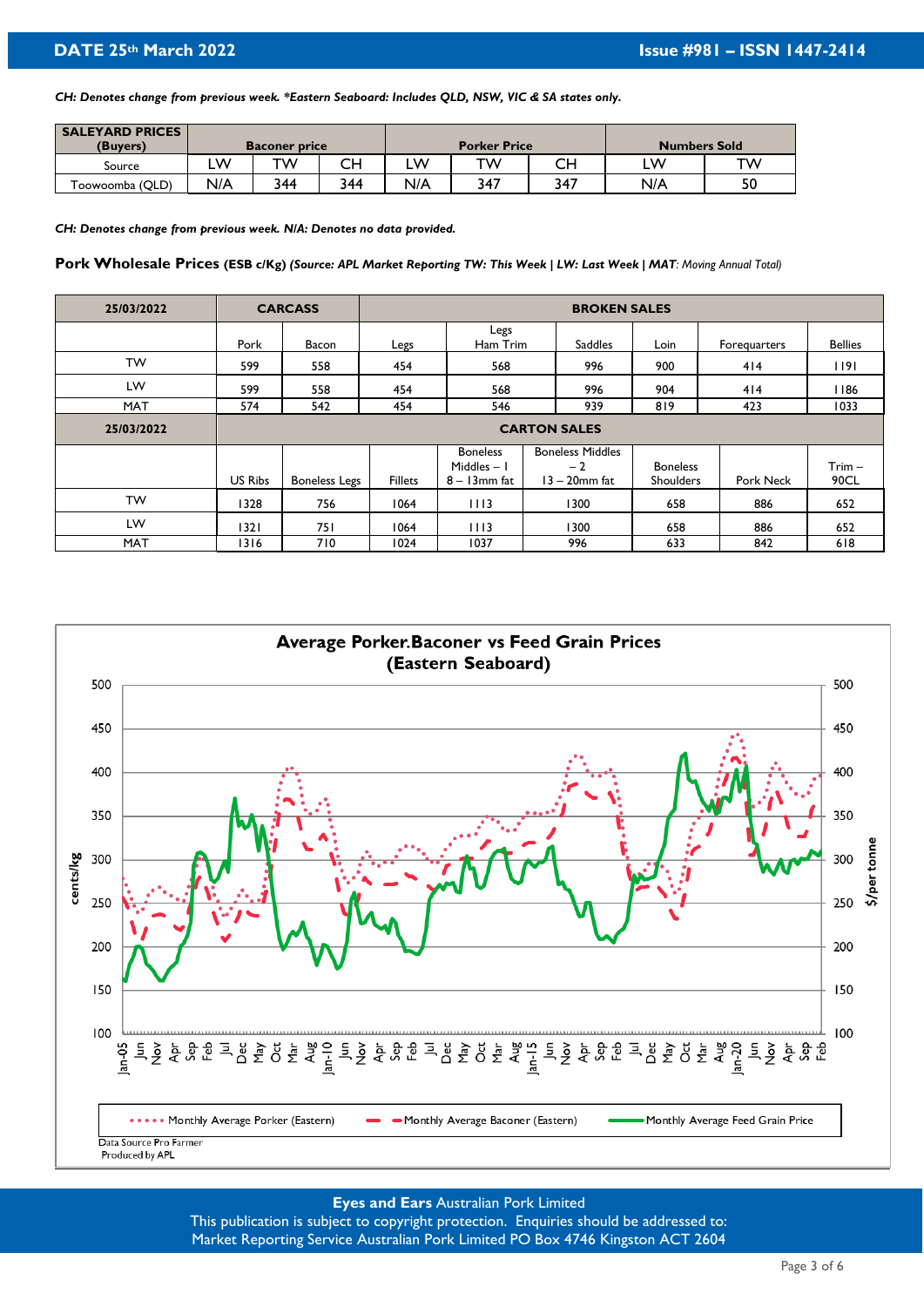#### **Weekly Grain Comments**

(Source: Profarmer)

#### **To the point:**

- Offshore agricultural futures plunged early in the week following reports that peace talks between Russia and Ukraine had taken a positive turn with Russia releasing a statement that they would reduce combat operations around Kyiv
- Damage to rail lines caused by torrential rainfall near Sydney is continuing to impact the flow of bulk grain into Port Kembla with the issue not expected to be rectified for another 10 days.

|                            |              |                   |                                    |               | <b>Key Market Indicators</b> |                      |                     |              |                  |
|----------------------------|--------------|-------------------|------------------------------------|---------------|------------------------------|----------------------|---------------------|--------------|------------------|
| 30/03/22                   |              | CBOT Wheat May 22 | AUD/USD                            |               | ICE Canola May 22            | <b>AUD/CAD</b>       | Matif Canola May 22 |              | <b>AUD/EUR</b>   |
| This week                  | 496<br>\$A/t | Usc/bu            | 1014 75.11 1208<br>US <sub>c</sub> | \$A/t         | \$C/t                        | . 1134 93.91<br>CA c | 1384<br>\$A/t       | 938<br>E/t   | 67.75<br>Euro c  |
| <b>Last Week</b><br>Change | 550<br>$-54$ | 1118<br>$-104$    | 74.65<br>$+0.46$                   | 1233<br>$-25$ | 1157<br>$-23$                | 93.86<br>$+0.05$     | 1469<br>$-85$       | 995<br>$-57$ | 67.68<br>$+0.07$ |

#### **International and National**

Offshore agricultural futures plunged early in the week following reports that peace talks between Russia and Ukraine had taken a positive turn with Russia releasing a statement that they would reduce combat operations around Kyiv. This year's spring sowing campaign has already started in Ukraine, two weeks ahead of usual thanks to more favorable weather conditions

Brazil's soybean and corn production is expected to increase in the 2022/23 crop despite lower margins in comparison to previous years with higher costs driven by expensive fertiliser and seeding expenses.

South Korean feed making group the Korea Feed Association purchased 66,000 mt of South American corn at US\$399.45/mt for July delivery.

Thailand's Feed Miller's Association purchased 70,000 mt of Indian feed wheat for May shipment paying US\$369/mt

The International Grains Council (IGC) released its monthly grains market report last week with worldwide grain production estimates increased by 3 million mt to 2,284 million mt for the 2021/22 season driven by an increase in corn and rice output as strong production helps to offset a decline in soybean output

Damage to rail lines caused by torrential rainfall near Sydney is continuing to impact the flow of bulk grain into Port Kembla with the issue not expected to be rectified for another 10 days. This is placing further demand on road transport around the region.

Further flooding has been forecast for areas on the NSW North Coast following significant flooding earlier this month with farmers still busy recovery for the damage caused to property and livestock caused during the event.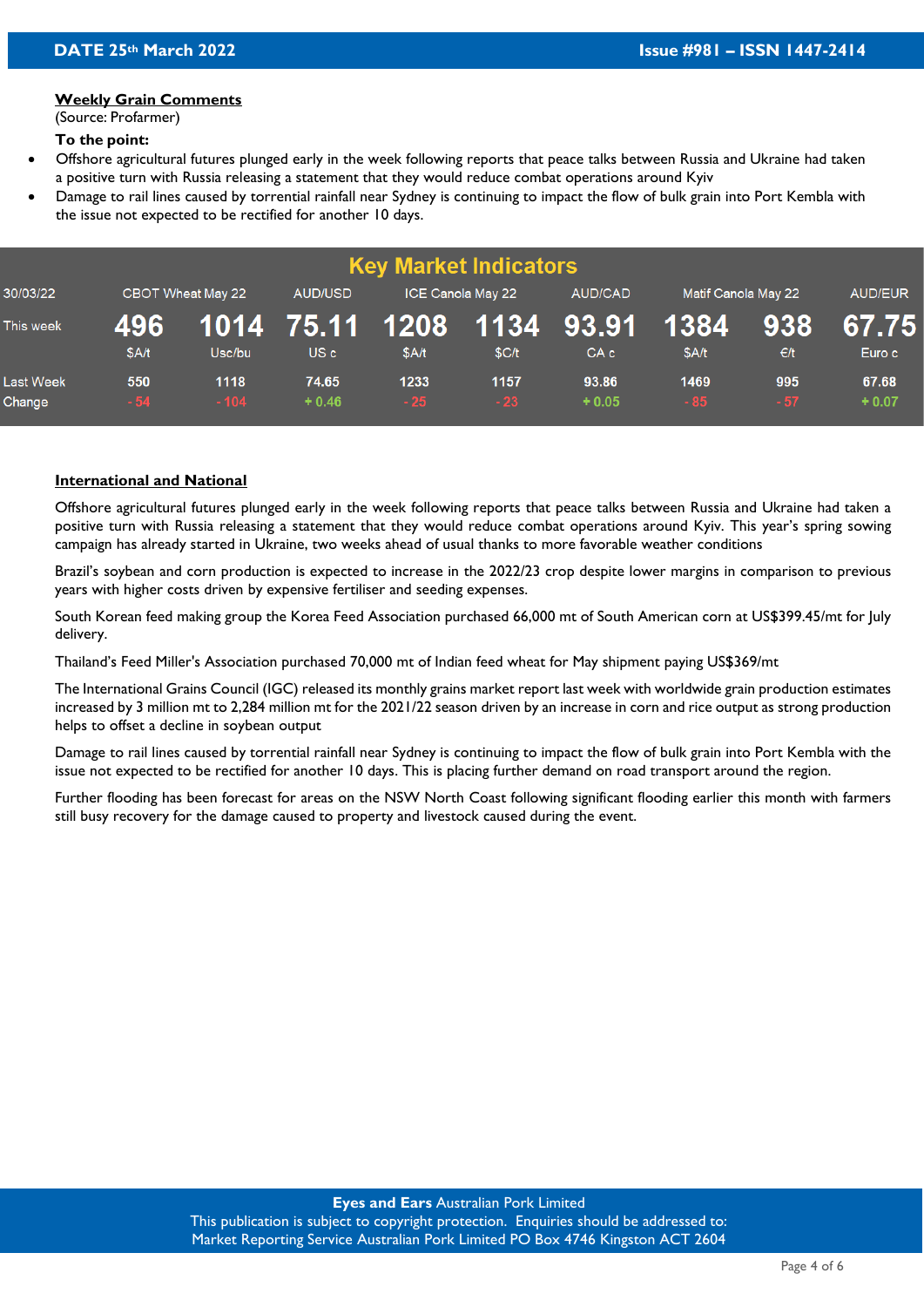#### **Wheat**

#### *QLD/Nth NSW*

Wheat prices were mixed over the last week. Delivered Downs markets were a little firmer as grower selling volumes declined after recent activity. Further flooding may also prompt fresh trade shorts as logistics tighten. Competition from rising Newcastle and Port Kembla port zone pricing are also supporting bids as buyers look north for cheaper grain. Export and port pricing were both a little softer following futures and offshore markets stabilising with buyer commitments met. Local prices continue to frustrate with levels well below export parity with ample grain availability constraining price upside. New crop values also strengthening, however the gap between competition bid and indicative export offers have the grower less enthusiastic about selling into the current market. Crop projections continue to increase following latest rainfall. Central QLD is in need of a drink to encourage further area under crop with planting window looming.

#### *Sth NSW/VIC/SA*

Wheat markets locally this week are remaining very buoyant against the highly variable tide of offshore markets. Futures markets continue to show high levels of volatility day-to-day but ultimately are in a sideways pattern whilst local cash values continue to firm. Demand in the bulk handling system has been good but not rampant, in contrast to delivered markets Logistics have tightened up further as prices in the prompt market have become very strong across most of the major wheat grades, but in particular the SFW1/ASW1 which continues to dominate nearby exports. All major ports in Victorian and SA remain active with strong bidding against an often-thin offer side while Port Kembla has seemed some rail disruption following heavy rainfall across the eastern part of the state.

#### **Barley**

#### *Sth QLD/Nth NSW*

Barley vales are slowly firming for similar reasons to wheat. The domestic consumer in the north is now required to venture into southern states to find supply as stocks in the north dwindle and compete with rising SFW values, which has kept a floor under barley bids. Prices expected to remain supported into Q3 until new global demand is established. There is minimal grower interest in new crop sales at this stage.

#### *Sth NSW/VIC/SA*

Barley markets have remained on the same trajectory this week continuing to push higher as the bid side support outweighs the offer side. Buyers particularly are reporting a distinct lack of volume from exfarm offers which is further fuelling price activity. The spread to wheat is starting to switch some selected end users demand who have been toying with the idea for weeks. New crop selling this week again has remained stagnant with growers happy with direction it is heading and will be more comfortable once plants are in the ground and the season has kicked off.

#### **Sorghum**

#### *QLD*

Local sorghum markets are drifting slightly higher on the bid side. Harvest is running reasonably well prior to the weekend with depot space a limitation on the Downs. Quality was improving towards more SOR1 over past fortnight. SOR2 markets are increasing with trade generally providing an allowance for lower grades at a \$20-40/t discount for an allowable percentage of contracted quantity. A higher volume of SOR2 is now expected from Central and Southern Downs areas upon harvest resuming. Early harvest is now mostly down with mid-April the next slot and then a later May/Jun crop. Margins to export are excellent which would encourage shipments despite on- going logistical constraints.